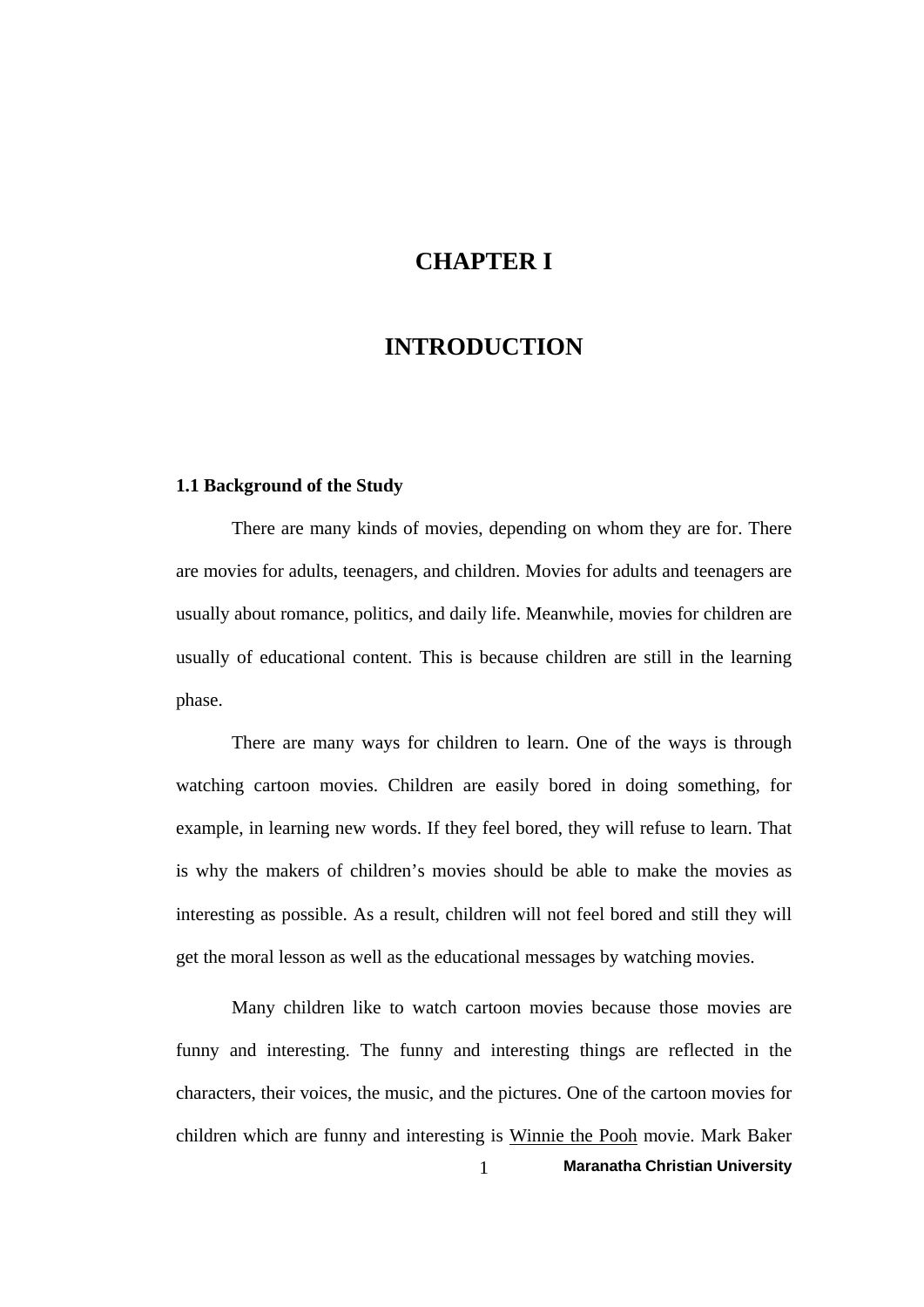from Santa Clarita, CA, the United States gives a comment that Winnie the Pooh is good for small children. The film is also good for pre-readers to early readers. Small children and pre-readers to early readers will get a chance to follow the words and the pictures through the characters, voices, and music in the movie. (http://www.superkids.com/aweb/pages/reviews/1st\_look/wtp/kids.shtml)

 Besides the characters, their voices, and the music; language play can make the movie funny and interesting, as David Elkind says:

 . . . play provides a best defense against stress because it allows for the flexibility a child needs while working out of his or her questions about the perceived world. Play allows children to assimilate and accommodate at a rate that is personally satisfying. If a child has found learning to read to be stressful in any way, play is a way to help restore cognitive flexibility as well as a positive attitude. These characteristics contribute to complex nature of play and reveal the qualities that makes language play capable of serving "use of mind", as well as language and literacy development.

[\(http://www.enc.adu/org/theachered/literacy/languageplayactivities.htm](http://www.enc.adu/org/theachered/literacy/languageplayactivities.htm))

As Elkind says, language play helps children's brains to improve in their language, without their realizing it especially vocabulary or even their ability to read and write.

The Many Adventures of Winnie the Pooh is one of the Winnie the Pooh movies which are very popular among children. This movie contains the three earlier short movies: "Winnie the Pooh and the Honey Tree", "Winnie the Pooh

2 **Maranatha Christian University**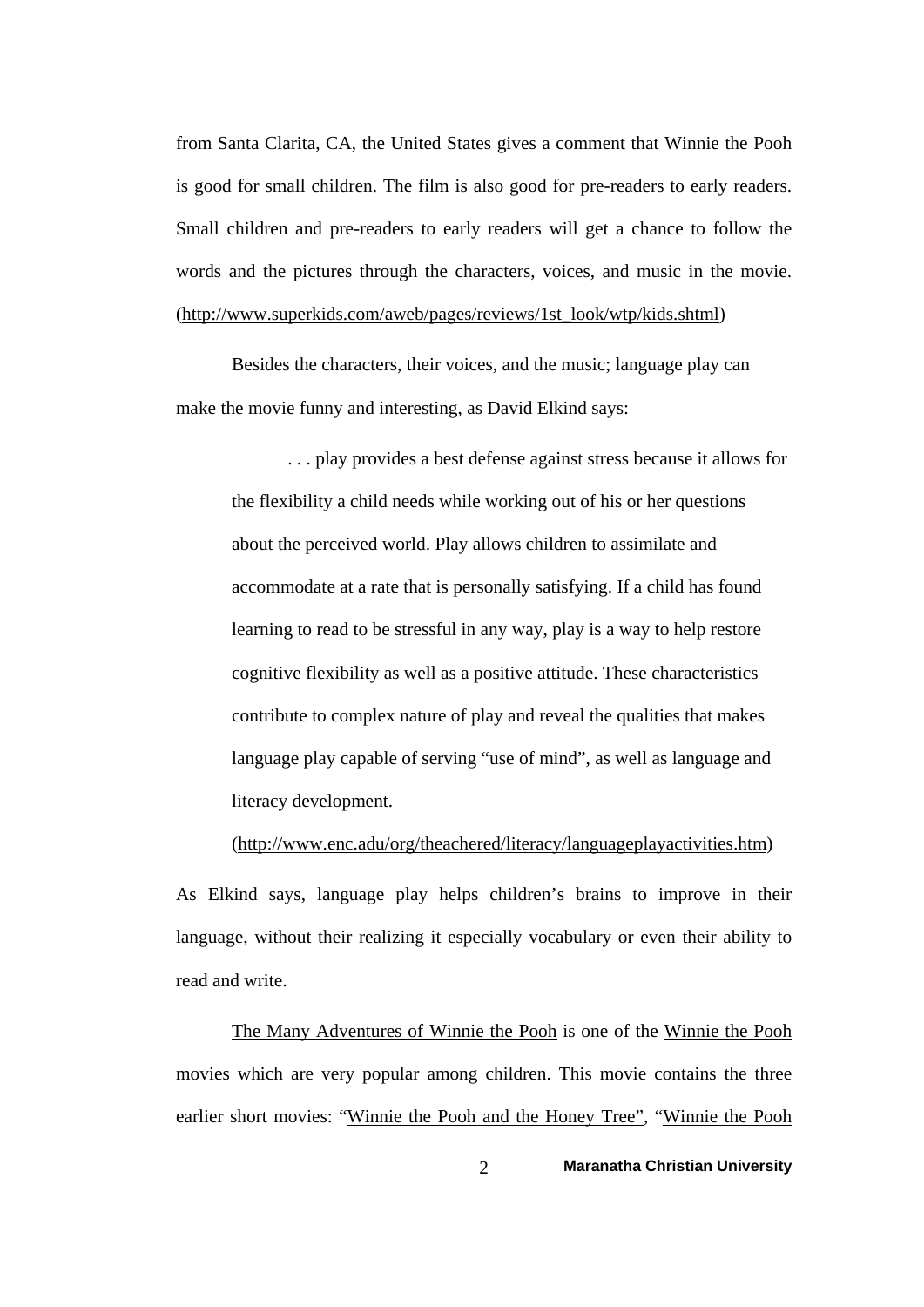and the Blustery Day", and "Winnie the Pooh and Tigger, Too." By watching it, children can learn new words. In the movie, Pooh creates songs and ditties about the situations that he finds himself in and enjoyments in rhyming words. For example, Pooh says to Christopher Robin, "aim me at the bees please" when he is hanging from a balloon looking for honey. Similar to Pooh, children can also learn to be creative by formulating their own words. [\(http://www.superkids.com/aweb/pages/reviews/1st\\_look/wtp/kids.shtml\)](http://www.superkids.com/aweb/pages/reviews/1st_look/wtp/kids.shtml)

 I choose The Many Adventures of Winnie the Pooh as the source of my data because this is one of the funniest and most interesting cartoon movies. The funny and interesting things are shown through the characters, voices, music, and pictures. Moreover, it contains language play.

 According to David Crystal, language play is 'an action of manipulating the language by blending and breaking the rules' (Crystal 1). Language play has hidden purposes through bending and breaking the rules, for instance enjoyment and relaxation (Cook 227). Crystal also says 'When people tell each other jokes, make puns, recite limericks, or put on silly voices, they are doing far more than communicating ideas. They are enjoying the way in which the rules of language can be manipulated for humor or entertainment' (Crystal 464).

3 **Maranatha Christian University**  There are four aspects of linguistics which I will use in analyzing language play. They are Morphology, Phonology, Graphology, and Semantics. Morphology is 'the study which focuses on the structure of words and word formations' (Crane, Yeager, and Whitman 96). Phonology is 'the study of how the speech sounds are organized and how they function in language' (Crane, Yeager, and Whitman 72). Graphology is 'a relatively minor and superficial part of style;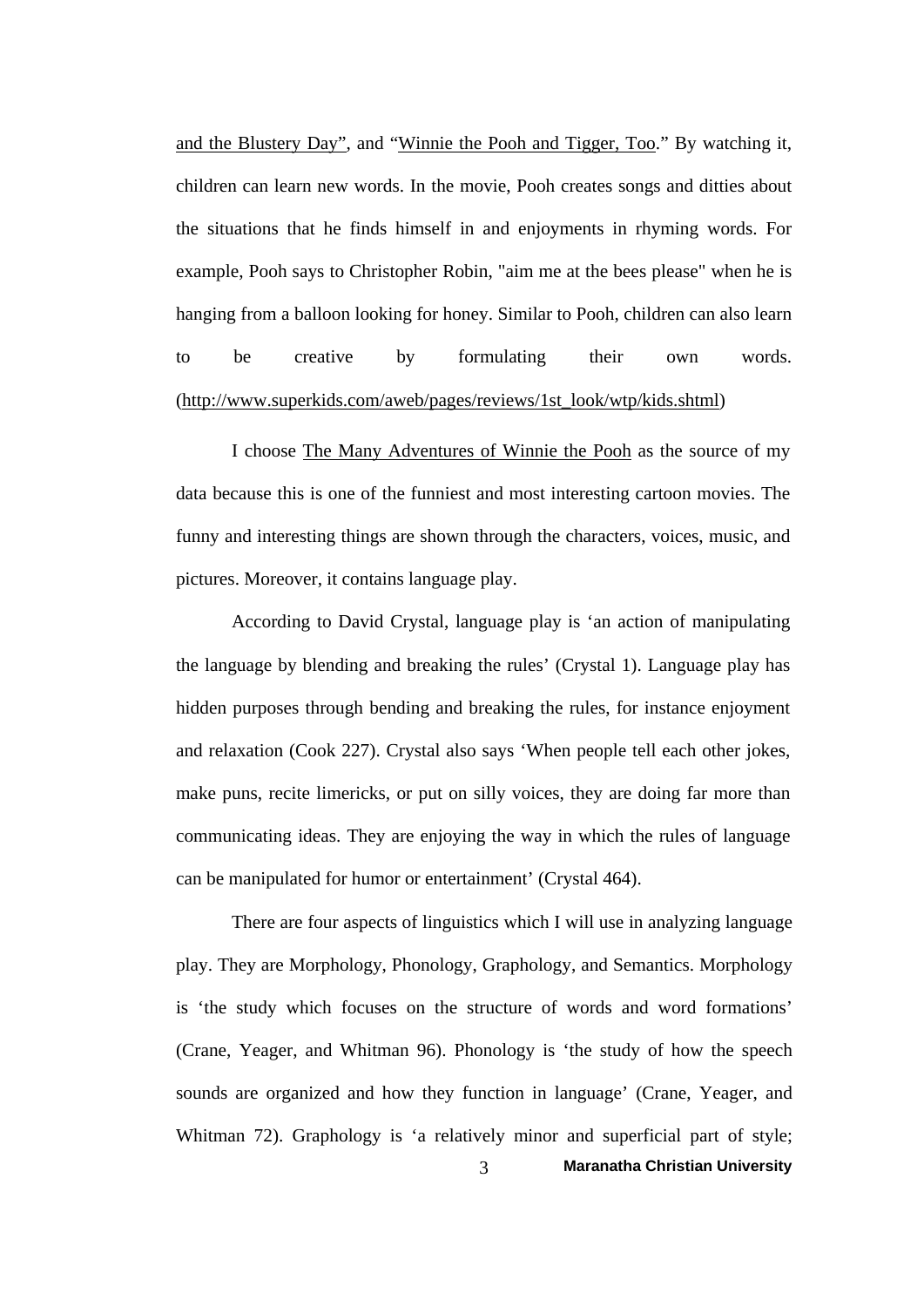concerning such matters as spelling, capitalization, hyphenation, italicization, and paragraphing' (Leech and Short 131). Semantics is 'the study of word meaning' (Crane, Yeager, and Whitman 129).

 Language play in this movie helps children to learn new words. 'It will encourage them to do like Pooh does, for instance, think up words that rhyme with one another. Rhymes are the building blocks to poetry and children can have a great time thinking up simple rhyming words such as 'dog', 'log', 'fog' etc'. [\(http://www.femail.com.au/learningthroughdisney.htm\)](http://www.femail.com.au/learningthroughdisney.htm)

 The significance of this analysis is to find out what kinds of effects are produced on children as the movie watchers due to the use of language play in The Many Adventures of Winnie the Pooh movie. As a result, children will be aware not only of the story in this movie but also of the utterances which are used. The utterances are an important means through which language play can be found.

### **1.2 Statement of the Problem**

- 1. Which words in The Many Adventures of Winnie the Pooh movie contain language play?
- 2. What kinds of language play are they classified into?
- 3. What is the effect of the use of language play on children?

#### **1.3 Purpose of the Study**

Based on the statement of the problem, the purpose of the study is:

1. To list the words in The Many Adventures of Winnie the Pooh movie which contain language play.